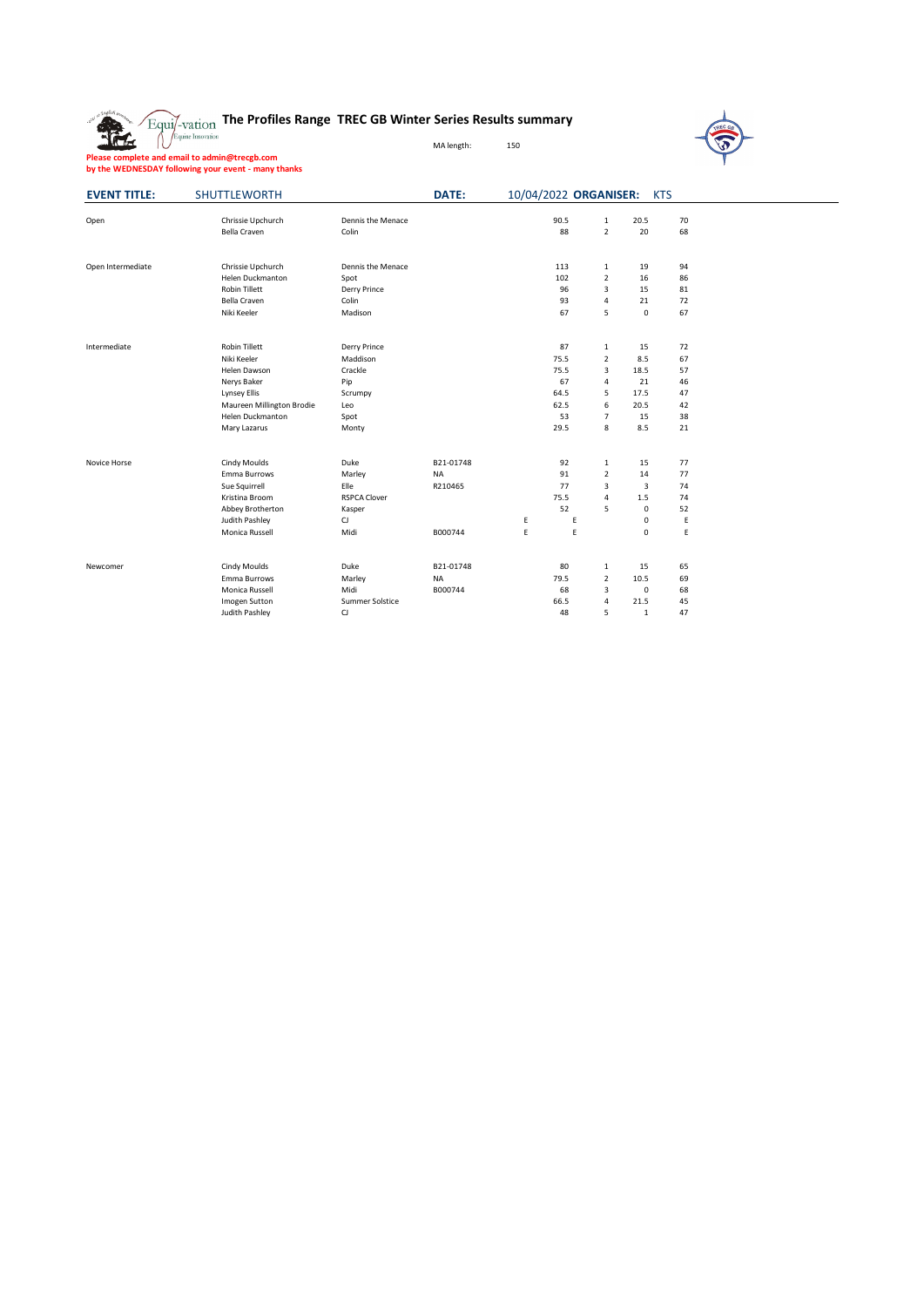| $\cdot e^{\lambda e^{\chi}}$ | Equil-vation                             | The Profiles Range TREC GB Winter Series Class summary |              |                                     |                       |           |       |                         |  |              |        |      |                    | <b>TREC G</b> |          |
|------------------------------|------------------------------------------|--------------------------------------------------------|--------------|-------------------------------------|-----------------------|-----------|-------|-------------------------|--|--------------|--------|------|--------------------|---------------|----------|
| <b>EVENT TITLE:</b>          | Equine Innovation<br><b>SHUTTLEWORTH</b> |                                                        | <b>DATE:</b> |                                     | 10/04/2022 ORGANISER: |           |       | <b>KTS</b>              |  |              |        |      |                    | $\sqrt{3}$    |          |
| <b>Class:</b>                | <b>Open</b>                              |                                                        |              |                                     |                       |           |       |                         |  |              |        |      |                    |               |          |
|                              |                                          | <b>Research Control</b><br>HORSE (very important)      | Ridden ,     | <b>Killanger Steps</b><br>Rein Back | Low Branches          | Leas Bend | Mount | Deductions for circling |  | <b>PTV</b>   | CANTER | WALF | <b>MA</b>          | <b>GRAND</b>  |          |
| <b>RIDER</b>                 | <b>TREC GB NO</b>                        |                                                        |              |                                     |                       |           |       |                         |  | <b>TOTAL</b> |        |      | <b>TOTAL TOTAL</b> |               | $\delta$ |
| Chrissie Upchurch            | B200678                                  | Dennis the Menace                                      |              |                                     |                       |           |       |                         |  |              |        |      | 20.5               | 90.5          |          |
| <b>Bella Craven</b>          | B210277                                  | Colin                                                  | 10           |                                     | 10 <sup>1</sup>       |           |       |                         |  | 68           |        |      | 20 <sub>1</sub>    | 88            |          |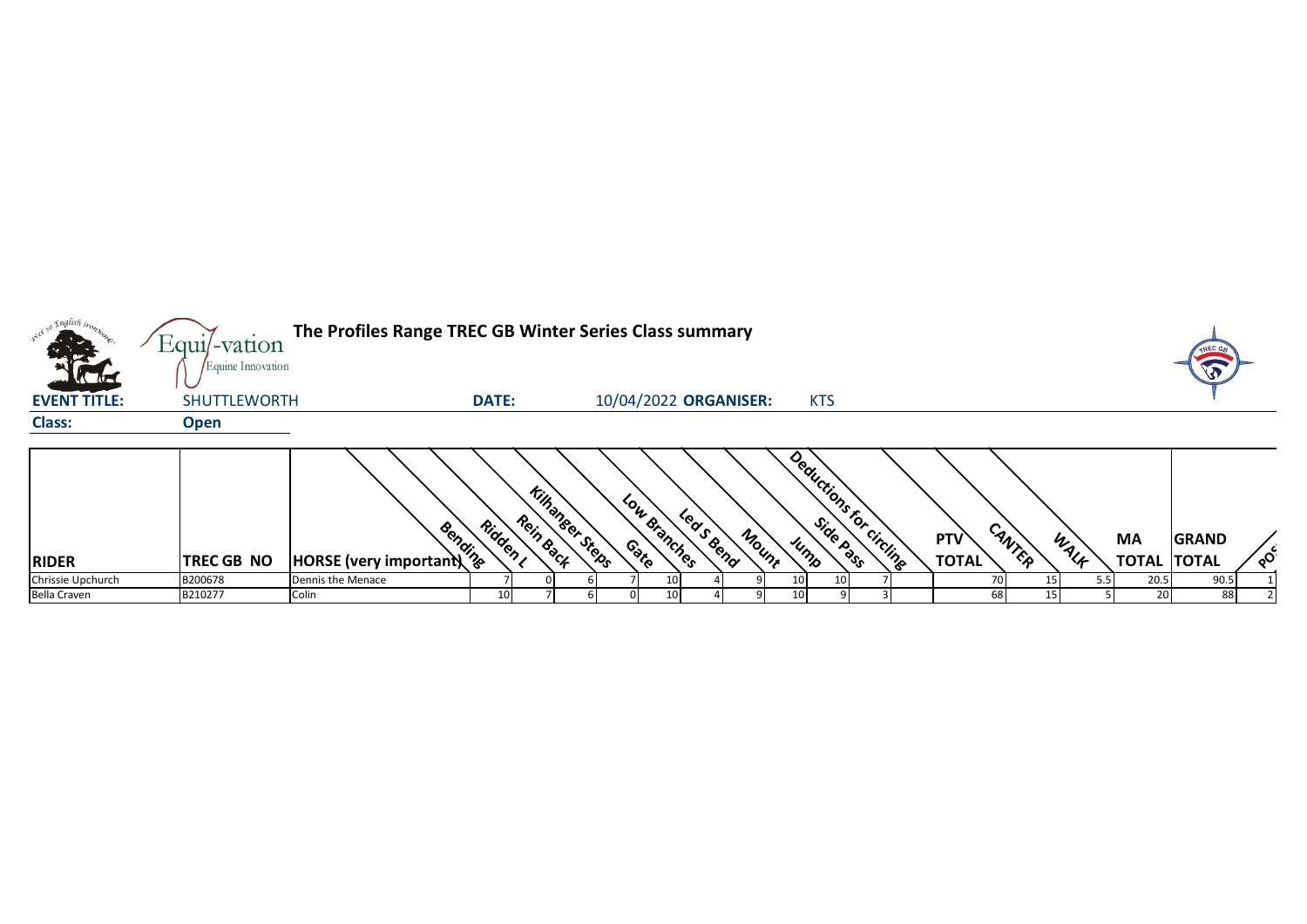| what so English tront<br>$\mathbf{A}$ | Equi/-vation<br>Equine Innovation | The Profiles Range TREC GB Winter Series Class summary |                 |            |                 |                 |                       |                 |                 |                              |                         |  |                     |        |      |                                 | TREC G<br>G  |          |
|---------------------------------------|-----------------------------------|--------------------------------------------------------|-----------------|------------|-----------------|-----------------|-----------------------|-----------------|-----------------|------------------------------|-------------------------|--|---------------------|--------|------|---------------------------------|--------------|----------|
| <b>EVENT TITLE:</b>                   | SHUTTLEWORTH                      |                                                        | <b>DATE:</b>    |            |                 |                 | 10/04/2022 ORGANISER: |                 |                 |                              | <b>KTS</b>              |  |                     |        |      |                                 |              |          |
| <b>Class:</b>                         | <b>Open Intermediate</b>          |                                                        |                 |            |                 |                 |                       |                 |                 |                              |                         |  |                     |        |      |                                 |              |          |
| <b>RIDER</b>                          | TREC GB NO                        | Corrigor<br><b>HORSE</b> (very<br>important)           | Bending         | Led Bridge | Mount           | Ridden ,        | S Beno                | Rein Back       |                 | <b>frisspecial</b><br>Contro | Deductions for Circuits |  | PTV<br><b>TOTAL</b> | CANTER | WALK | <b>MA</b><br><b>TOTAL TOTAL</b> | <b>GRAND</b> | $\delta$ |
| Chrissie Upchurch                     | B200678                           | Dennis the Menace                                      | 10              |            | 10 <sup>1</sup> | 10 <sup>1</sup> | 10 <sup>1</sup>       | 10 <sup>1</sup> | 10              | 10 <sub>1</sub>              | 10                      |  | 94                  | 15     |      | 19                              | 113          |          |
| <b>Helen Duckmanton</b>               | R21-00818                         | Spot                                                   | 10 <sup>1</sup> |            |                 | 10              | 10 <sup>1</sup>       | 10 <sup>1</sup> | 10 <sup>1</sup> | 10                           | 10                      |  | 86                  | 15     |      | 16                              | 102          |          |
| <b>Robin Tillett</b>                  | B2100356                          | <b>Derry Prince</b>                                    |                 |            | 10 <sup>1</sup> | 10              | 10 <sub>1</sub>       | 10 <sup>1</sup> | 10              |                              |                         |  | 81                  |        |      | 15                              | 96           |          |
| Bella Craven                          | B210277                           | Colin                                                  | 10              |            |                 | 10 <sup>1</sup> | 10 <sub>1</sub>       |                 | 10              |                              |                         |  | 72                  |        |      | 21                              | 93           |          |
| Niki Keeler                           | ΝA                                | Madison                                                |                 |            | 10 <sup>1</sup> |                 |                       | 10 <sup>°</sup> |                 |                              |                         |  | 67                  |        |      |                                 | 67           |          |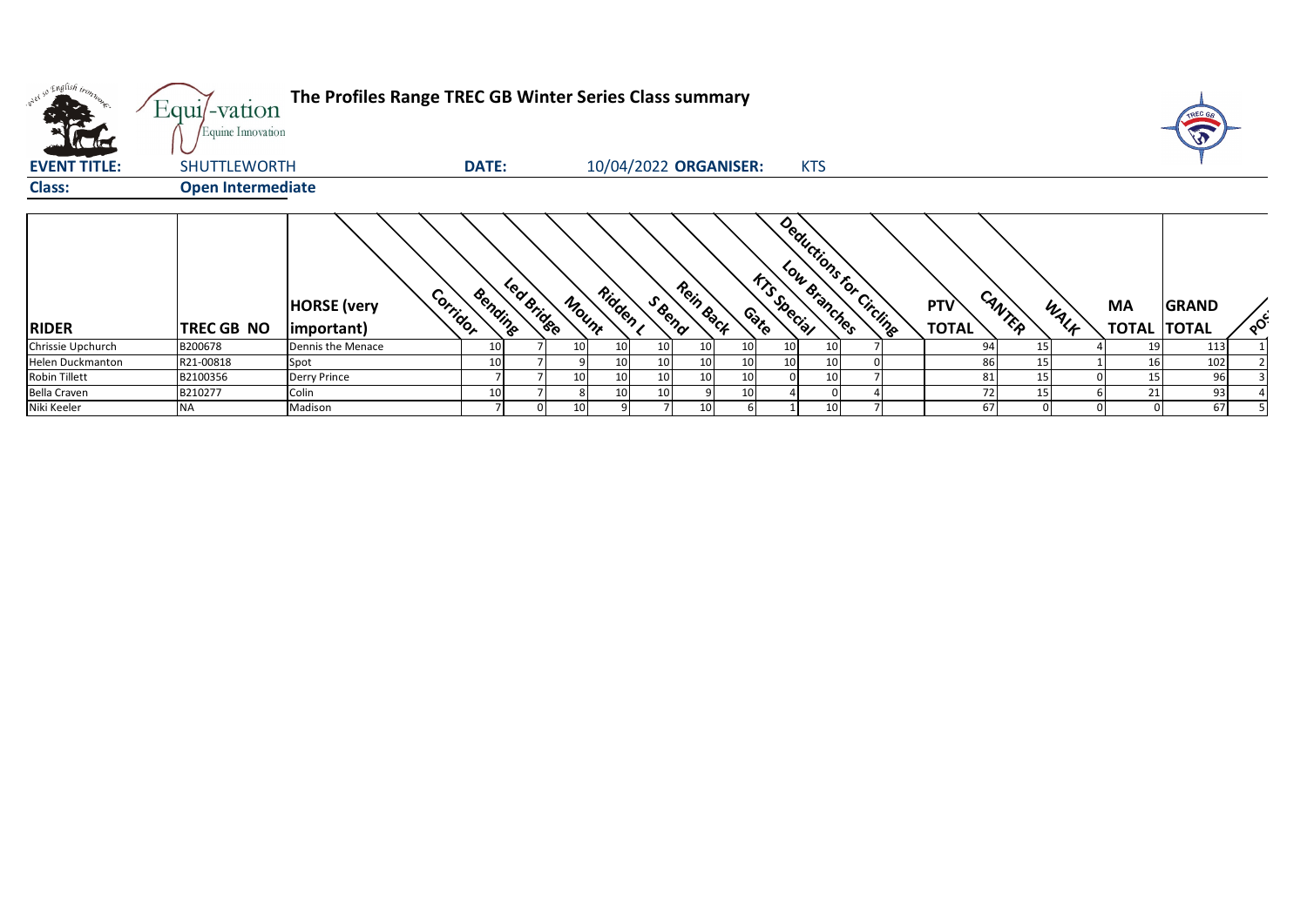| w <sup>ed 50</sup> English bronz.<br><b>ALCOHOL:</b><br>$\sqrt{10}$ | Equi/-vation<br>Equine Innovation | The Profiles Range TREC GB Winter Series Class summary |       |       |          |    |                        |                       |      |              |            |                          |                            |        |      |                                 | TREC GA      |          |
|---------------------------------------------------------------------|-----------------------------------|--------------------------------------------------------|-------|-------|----------|----|------------------------|-----------------------|------|--------------|------------|--------------------------|----------------------------|--------|------|---------------------------------|--------------|----------|
| <b>EVENT TITLE:</b>                                                 | <b>SHUTTLEWORTH</b>               |                                                        | DATE: |       |          |    |                        | 10/04/2022 ORGANISER: |      |              | <b>KTS</b> |                          |                            |        |      |                                 |              |          |
| <b>Class:</b>                                                       | <b>Intermediate</b>               |                                                        |       |       |          |    |                        |                       |      |              |            |                          |                            |        |      |                                 |              |          |
| <b>RIDER</b>                                                        | TREC GB NO                        | Arena Inmobility<br><b>HORSE</b> (very<br> important)  |       | Mount | Corridor |    | <b>Kilhanger Steps</b> | Rein Back             | Jump | Low Branches |            | Deductions for circlines | <b>PTV</b><br><b>TOTAL</b> | CANTER | WALK | <b>MA</b><br><b>TOTAL TOTAL</b> | <b>GRAND</b> | $\delta$ |
| <b>Robin Tillett</b>                                                | B2100356                          | <b>Derry Prince</b>                                    |       | 10    | 10       |    |                        |                       | 10   |              |            |                          | 72                         | 15     |      | 15                              | 87           |          |
| Niki Keeler                                                         | ΝA                                | Maddison                                               |       |       | 10       |    | 10                     |                       | 10   |              |            |                          | 67                         | 8.5    |      | 8.5                             | 75.5         |          |
| Helen Dawson                                                        | B2100716                          | Percy                                                  |       |       |          | 10 |                        |                       |      |              |            |                          | 57                         | 15     | 3.5  | 18.5                            | 75.5         |          |
| Nerys Baker                                                         | ΝA                                | Pip                                                    |       |       |          |    |                        |                       | 10   |              |            |                          | 46                         | 15     |      | 21                              | 67           |          |
| Lynsey Ellis                                                        | B2100632                          | Scrumpy                                                |       |       |          | 10 |                        |                       |      |              |            |                          | 47                         | 15     | 2.5  | 17.5                            | 64.5         |          |
| Maureen Millington Brodie                                           | <b>NA</b>                         | Leo                                                    |       |       |          |    |                        |                       |      |              |            |                          | 42                         | 15     | 5.5  | 20.5                            | 62.5         |          |
| Helen Duckmanton                                                    | R21-00818                         | Spot                                                   | 10    |       |          | 10 |                        |                       |      |              |            |                          | 38                         | 15     |      | 15                              | 53           |          |
| Mary Lazarus                                                        | B21-00613                         | Monty                                                  |       |       |          |    |                        |                       |      |              |            |                          | 21                         | 8.5    |      | 8.5                             | 29.5         |          |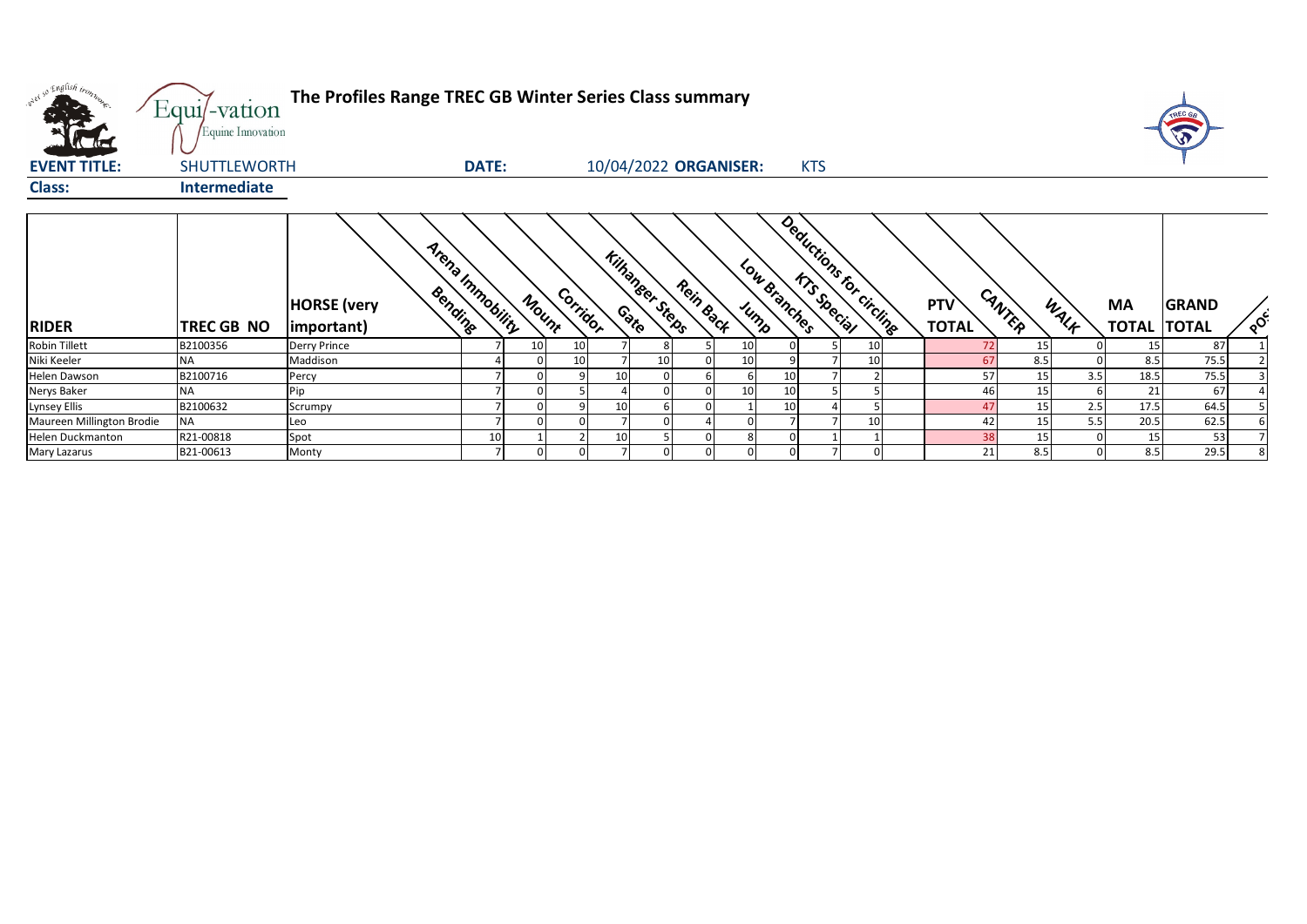| w <sup>ed 50</sup> English bronze | Equi/-vation<br>Equine Innovation | The Profiles Range TREC GB Winter Series Class summary                           |                               |                    |      |                                |          |                          |                                      |                   |     | TREC GA                                        |
|-----------------------------------|-----------------------------------|----------------------------------------------------------------------------------|-------------------------------|--------------------|------|--------------------------------|----------|--------------------------|--------------------------------------|-------------------|-----|------------------------------------------------|
| <b>EVENT TITLE:</b>               | <b>SHUTTLEWORTH</b>               |                                                                                  | <b>DATE:</b>                  |                    |      | 10/04/2022 ORGANISER:          |          | <b>KTS</b>               |                                      |                   |     |                                                |
| <b>Class:</b>                     | <b>Novice Horse</b>               |                                                                                  |                               |                    |      |                                |          |                          |                                      |                   |     |                                                |
| <b>RIDER</b>                      | TREC GB NO                        | <b>And You you would be a finding to the South of the South Strategy Article</b> | Rein Back<br><b>Kilhanger</b> | Ridden ,<br>S bend | Jump | <b>KTS Special</b><br>Corrdior | Branches | Deductions for circlings | CANTER<br><b>PTV</b><br><b>TOTAL</b> | <b>MA</b><br>WALF |     | <b>GRAND</b><br>$\delta$<br><b>TOTAL TOTAL</b> |
| <b>Cindy Moulds</b>               | B21-01748                         | Duke                                                                             | 10                            | 10<br>10           |      |                                | 10       | 10                       | 77                                   | 15                | 15  | 92                                             |
| <b>Emma Burrows</b>               | <b>NA</b>                         | Marley                                                                           |                               |                    |      |                                |          | 10                       | 77                                   | 14                | 14  | 91                                             |
| Sue Squirrell                     | R210465                           | Elle                                                                             |                               | 10                 |      | 10                             |          | 10 <sub>1</sub>          | 74                                   |                   |     | 77                                             |
| Kristina Broom                    | <b>NA</b>                         | <b>RSPCA Clover</b>                                                              |                               |                    |      | 10                             |          | 10                       | 74                                   | 1.5               | 1.5 | 75.5                                           |
| Abbey Brotherton                  | B21-00360                         | Kasper                                                                           |                               |                    |      |                                |          |                          | 52                                   |                   |     | 52                                             |
| Judith Pashley                    | <b>NA</b>                         |                                                                                  |                               |                    |      | 10                             |          | <b>7E</b>                |                                      |                   | 0 E |                                                |
| Monica Russell                    | B000744                           | Midi                                                                             |                               |                    |      |                                |          | 4E                       |                                      |                   | 0E  | $\mathbf{r}$                                   |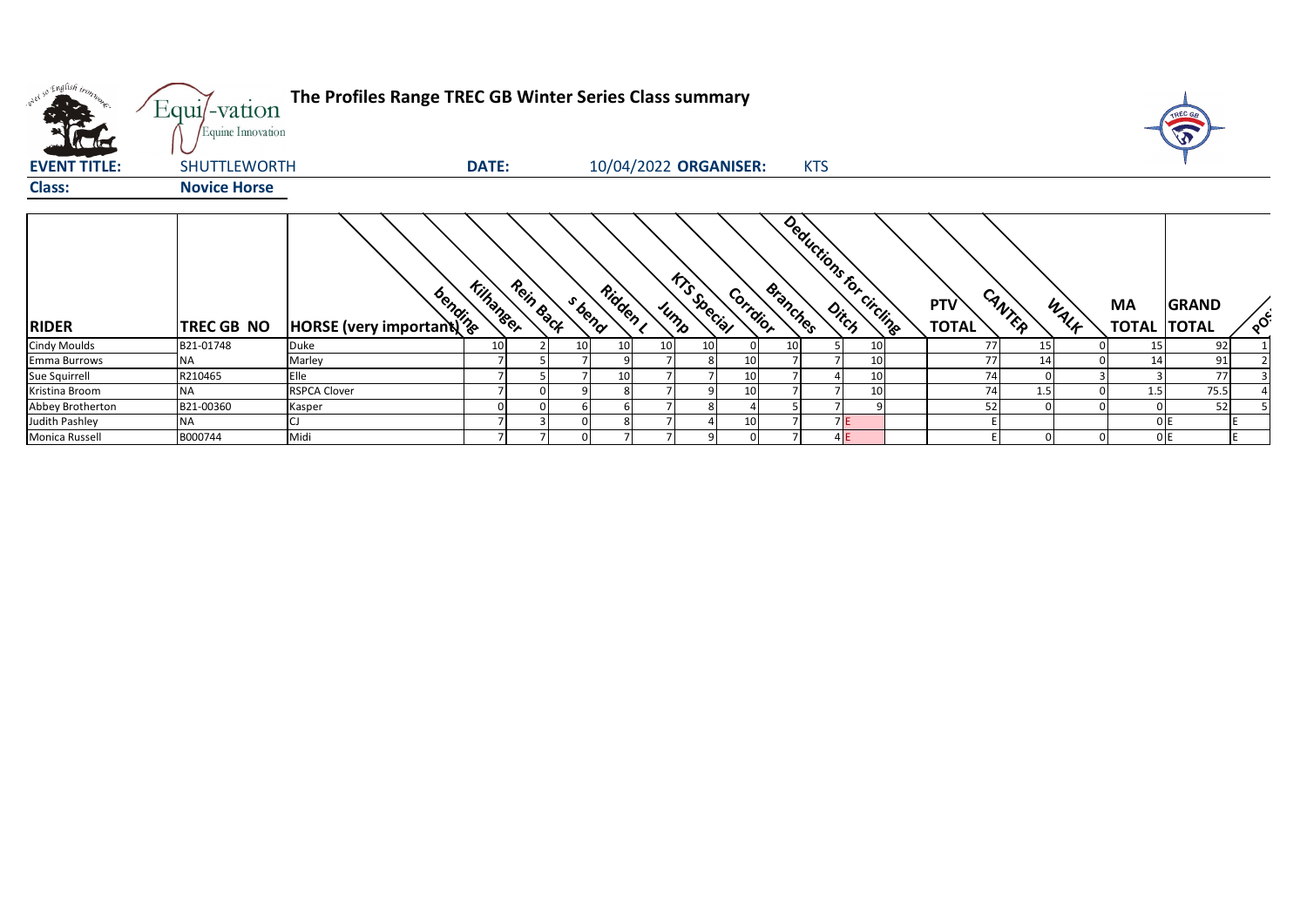| od so English bronz.<br>40.          | Equi/-vation                           | The Profiles Range TREC GB Winter Series Class summary |                               |                    |                       |                            |          |                 |            |           |                            |        |      |                    | TREC GA                      |          |
|--------------------------------------|----------------------------------------|--------------------------------------------------------|-------------------------------|--------------------|-----------------------|----------------------------|----------|-----------------|------------|-----------|----------------------------|--------|------|--------------------|------------------------------|----------|
| <b>VAC ALC</b>                       | Equine Innovation                      |                                                        |                               |                    |                       |                            |          |                 |            |           |                            |        |      |                    |                              |          |
| <b>EVENT TITLE:</b><br><b>Class:</b> | <b>SHUTTLEWORTH</b><br><b>Newcomer</b> |                                                        | <b>DATE:</b>                  |                    | 10/04/2022 ORGANISER: |                            |          |                 | <b>KTS</b> |           |                            |        |      |                    |                              |          |
| <b>RIDER</b>                         | <b>TREC GB NO</b>                      | bending<br>HORSE (very important)                      | Rein Back<br><b>Kilhaneer</b> | Ridden ,<br>s bend |                       | <b>KTS Special</b><br>Jump | Corrdior | <b>Branches</b> | Ditch      | Deduction | <b>PTV</b><br><b>TOTAL</b> | CANTER | WALK | MA<br><b>TOTAL</b> | <b>GRAND</b><br><b>TOTAL</b> | $\delta$ |
| <b>Cindy Moulds</b>                  | B21-01748                              | Duke                                                   | 10                            | 10                 | 10 <sup>1</sup>       | 10                         |          | 10 <sup>1</sup> |            |           | 65                         |        |      |                    | 80                           |          |
| Emma Burrows                         | <b>NA</b>                              | Marley                                                 |                               |                    |                       |                            | 10       |                 |            | 10        | 69                         | 10.5   |      | 10.5               | 79.5                         |          |
| Monica Russell                       | B000744                                | Midi                                                   |                               | 10                 |                       | 10                         |          |                 |            | 10        | 68                         |        |      |                    | 68                           |          |
| Imogen Sutton                        | <b>NA</b>                              | Summer Solstice                                        |                               |                    |                       |                            |          |                 |            |           |                            |        | 6.5  | 21.5               | 66.5                         |          |
| Judith Pashley                       | <b>NA</b>                              |                                                        |                               |                    | 8                     |                            |          |                 |            |           | 47                         |        |      |                    | 48                           |          |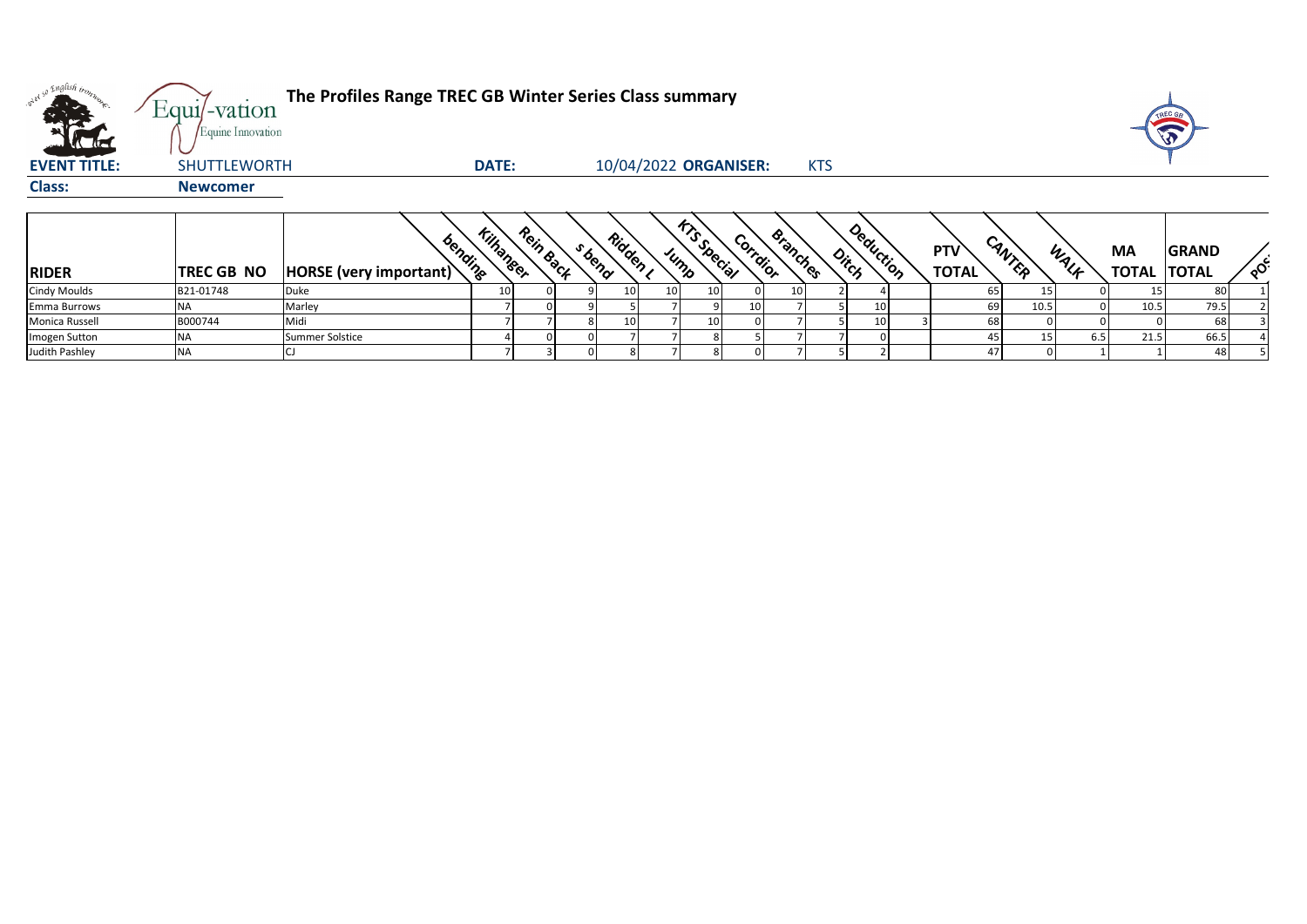

## **TREC GB Winter Series Class summary**



| <b>EVENT TITLE:</b>       | <b>SHUTTLEWORTH</b> |                                  | <b>DATE:</b>    |        |                               |    |                 | 10/04/2022 ORGANISER: |          |                 | <b>KTS</b>              |                 |                     |        |      |           |                                    |          |
|---------------------------|---------------------|----------------------------------|-----------------|--------|-------------------------------|----|-----------------|-----------------------|----------|-----------------|-------------------------|-----------------|---------------------|--------|------|-----------|------------------------------------|----------|
| <b>Class:</b>             | <b>IN HAND</b>      |                                  |                 |        |                               |    |                 |                       |          |                 |                         |                 |                     |        |      |           |                                    |          |
| <b>RIDER</b>              | <b>TREC GB NO</b>   | Arena Immobility<br><b>HORSE</b> | <b>Bridge</b>   | S Reno | Kilhangeer Steps<br>Rein Back |    | Jump            | <b>KTSC Speciel</b>   | Corridor | Low Branches    | Deductions for circling |                 | PTV<br><b>TOTAL</b> | CANTER | WALK | <b>MA</b> | <b>GRAND</b><br><b>TOTAL TOTAL</b> | $\infty$ |
| Helen Duckmanton          |                     | Spot                             | 10 <sub>1</sub> | 10     |                               |    |                 |                       | 10       | 10              | 10 <sup>1</sup>         | 10 <sub>1</sub> | 92                  |        |      |           | 92                                 |          |
| <b>Cindy Moulds</b>       |                     | Duke                             | 10 <sub>1</sub> | 10     | 10                            |    |                 |                       | 10       | 10 <sup>1</sup> | 10 <sup>1</sup>         | 10              | 87                  |        |      |           | 87                                 |          |
| Kristina Broom            |                     | <b>RSPAC Clover</b>              | 10              |        |                               | 10 |                 |                       |          | 10 <sup>1</sup> | 10 <sup>1</sup>         | 10              | 77                  |        |      |           | 77                                 |          |
| <b>Bella Craven</b>       |                     | Colin                            |                 | 10     | 10                            |    |                 |                       | 10       |                 | 10 <sup>1</sup>         | 10 <sub>1</sub> | 76                  |        |      |           | 76                                 |          |
| Maureen Millington Brodie |                     | Leo                              | 10              |        |                               |    | 10 <sub>1</sub> |                       | 10       | 10 <sup>1</sup> | 10 <sup>1</sup>         | 10              | 76                  |        |      |           | 76                                 |          |
| Abbey Brotherton          |                     | Kaspar                           |                 |        | 10                            |    |                 |                       | 10       |                 | 10 <sup>1</sup>         |                 | 59                  |        |      |           | 59                                 |          |
| Imogen Sutton             |                     | Summer Soltice                   |                 | 10     | 10                            |    |                 |                       | 10       | 10              |                         |                 | 54                  |        |      |           | 54                                 |          |
| Sue Squirrlll             |                     | Golderina Elle                   |                 | 10     |                               |    |                 |                       |          |                 |                         |                 | 50                  |        |      |           | 50                                 |          |
| Jan Nagel                 |                     | Penny                            |                 |        |                               |    |                 |                       | 10       |                 |                         |                 | 50                  |        |      |           | 50                                 |          |

| Chrissie Upchurc          | ivienac        | $\sim$<br>ᆚᄓ | 10 <sup>1</sup> |    |    |                 |                                    |  |  |  |     |          |
|---------------------------|----------------|--------------|-----------------|----|----|-----------------|------------------------------------|--|--|--|-----|----------|
| <b>Mar</b><br>v Lazarus i | .<br>$\cdot$ . |              | 10 <sup>1</sup> | 10 | n. | 10 <sup>1</sup> | 10 <sup>1</sup><br>10 <sub>1</sub> |  |  |  | - - | . .<br>. |